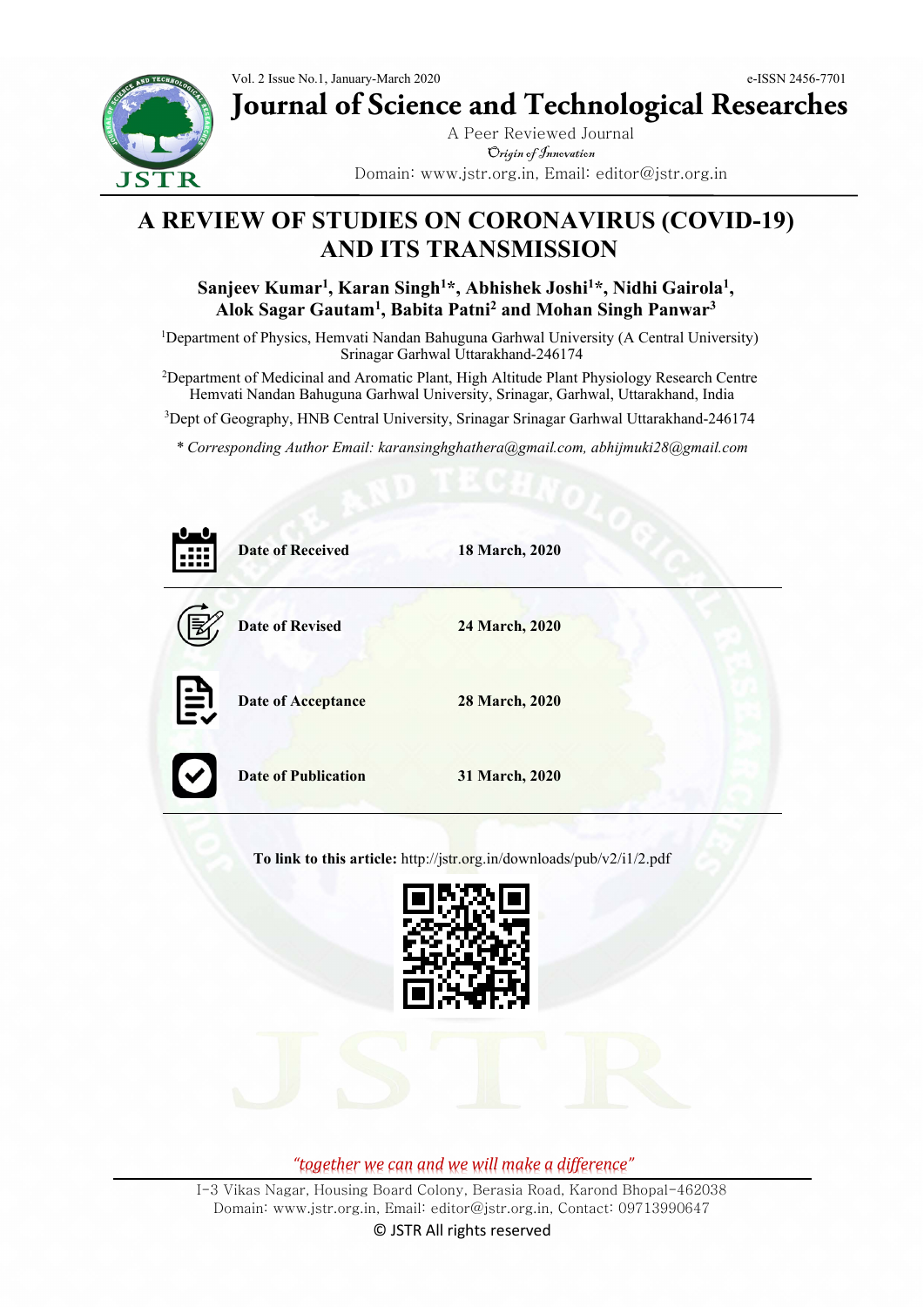## **A REVIEW OF STUDIES ON CORONAVIRUS (COVID-19) AND ITS TRANSMISSION**

**Sanjeev Kumar<sup>1</sup> , Karan Singh<sup>1</sup>\*, Abhishek Joshi<sup>1</sup>\*, Nidhi Gairola<sup>1</sup> , Alok Sagar Gautam<sup>1</sup> , Babita Patni<sup>2</sup> and Mohan Singh Panwar<sup>3</sup>**

<sup>1</sup>Department of Physics, Hemvati Nandan Bahuguna Garhwal University (A Central University) Srinagar Garhwal Uttarakhand-246174

<sup>2</sup>Department of Medicinal and Aromatic Plant, High Altitude Plant Physiology Research Centre Hemvati Nandan Bahuguna Garhwal University, Srinagar, Garhwal, Uttarakhand, India

<sup>3</sup>Dept of Geography, HNB Central University, Srinagar Srinagar Garhwal Uttarakhand-246174

*Email: karansinghghathera@gmail.com, abhijmuki28@gmail.com*

#### **ABSTRACT**

This paper provides a review of studies on coronavirus (COVID-19) and its transmission. Now it is necessary to understate the previous studies on the coronavirus to understand its dynamics and linkage with the backgr ound meteorological parameters. In our review, we found that the COVID-19 has a significant relationship w ith meteorological parameters such as temperature and humidity. The ideal temperature range for COVID-19 survival is 13- 24 °C, among which 19°C conductive and it can last about 60 days. However, the 50%-80% relative humidity range is ideal for the survival of COVID-19. The rainfall also influences the lifecycle of C OVID19, the favorable precipitation range is below 30 mm/ month. The spread of SARS-CoV-1 has been ob served a minimum impact of atmospheric aerosols but in the case of COVID-19. It can be transported by a hi gh aerosol concentration in a confined space so further detailed investigation on COVID-19 and atmospheric aerosols/ pollution are required. The life of COVID-19 is also influenced by the available material surface f or deposition.

*Keywords: COVID-19, Meteorological parameters, Aerosols, etc.*

#### **INTRODUCTION**

Novel Corona Virus also named severe acute respiratory syndrome coronavirus 2 (SARS-CoV-2). It is closely related to the family of previously known SARS virus. Scientists stated that it is originated in the species of bats. Now, it is in humans and spreading through human to human transmission or by the contact of any contaminated surface (Lu et al., 2020).

Currently, there is no evidence to suggest that many animals, including pets, livestock, or wildlife, might be a source of COVID-19 infection at this time. However, because all animals can carry germs that can make people sick, it's always a good idea to practice healthy habits around pets and other animals.

Its size is about 120 nm which lies in the size range of accumulation range of aerosols. It is released in the atmosphere generally by sneezing or coughing by an infected person. Which after emission can deposit on other aerosols and remain in the air up to half-hour its lifetime on the different surface varies from several hours to few days (Fehr et al., 2015).

#### **LITERATURE REVIEW**

A study published (van, et al., 2020) in the New England Journal of Medicine gives the experimental outcomes of surface stability of SARS-CoV-2 and SARS-CoV-1 the most closely related human coronavirus. It reduced considerably on aerosols within a period of 3 hours and it was found to be more stable on plastic and stainless steel (detected up to 72 hours).

Dr. Linsey Marr is an expert in the transmission of viruses by aerosol at Virginia Tech in Blacksburg. Dr. Marr commented on the nature of the coronavirus and outcomes of the above study that, based on physics, an aerosol released at a height of about 6 feet would fall to the ground after 34 minutes. The findings should not cause the general public to panic, however, because the virus disperses quickly in the air.

She said, the researchers used a relative humidity of 65%. "Many, but not all viruses, have shown that they survive worst at this level of humidity," she said. They do best at lower or much higher humidity. The humidity in a heated house is less than 40%, "at which the virus might survive even longer". Whereas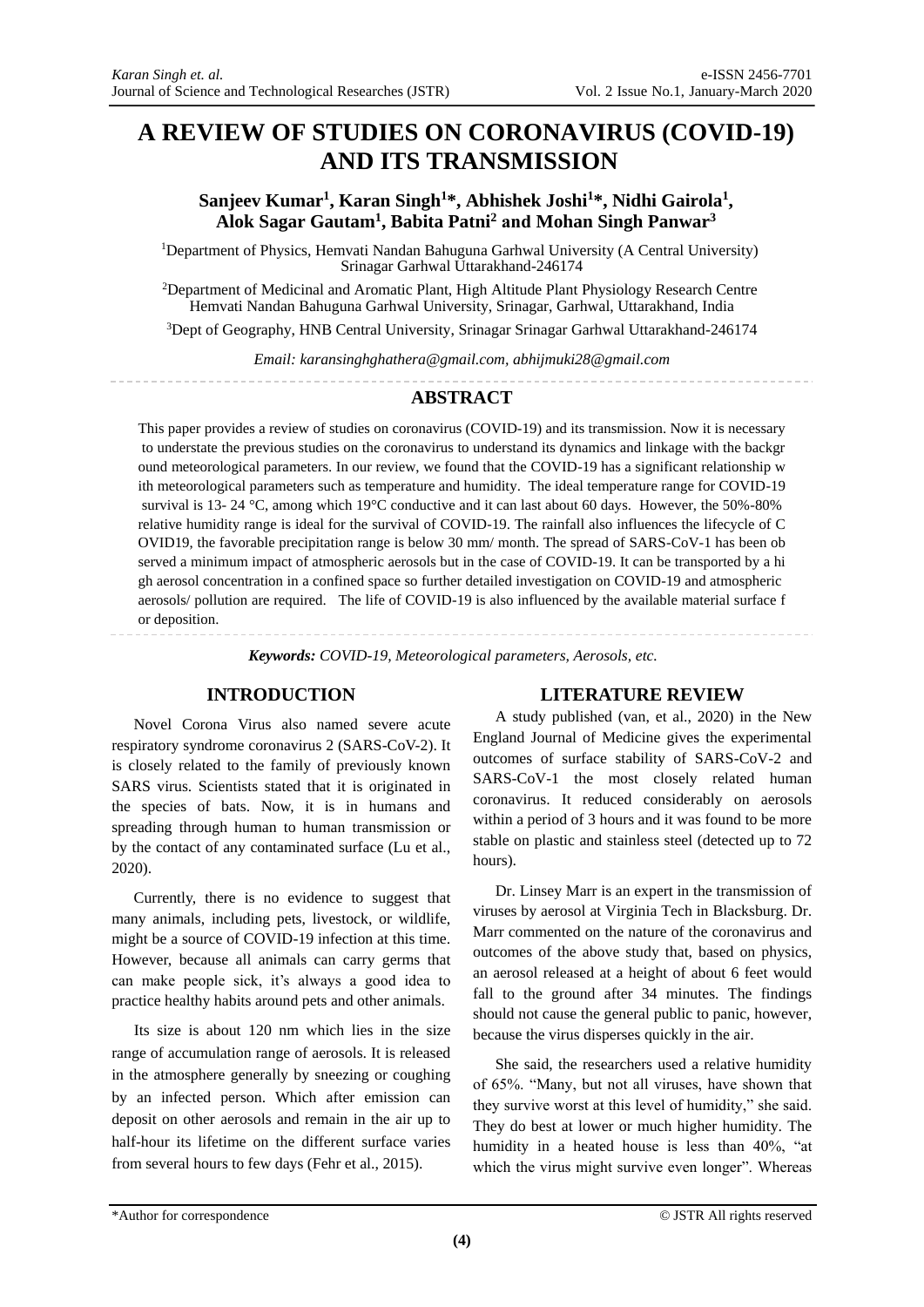Ī study by Bu et al., (2020) found that the suitable temperature range for 2019-nCoV survival is (13- 24 °C), among which 19°C lasting about 60 days is conducive to the spread between the vector and humans; the humidity range is 50%-80%, of which about 75% humidity is conducive to the survival of the coronavirus; the suitable precipitation range is below 30 mm/ month. Cold air and continuous low temperature over one week are helpful for the elimination of the virus.

To assess the ability of the virus to survive in the air, the researchers created what Munster described as "bizarre experiments done under very ideal controllable experimental conditions." They used a rotating drum to suspend the aerosols and provide temperature and humidity levels that closely mimic hospital conditions.

Munster noted that, overall, the new coronavirus seems no more capable of surviving for long periods than its close cousins SARS and MERS, which caused previous epidemics.

Other experts said the paper's findings illustrate the urgent need for more information about the virus's ability to survive in aerosols and under different conditions.

A well define studies on meteorological parameters by Bukhari et al., (2020) observed that the 90% of the Coronavirus (2019-nCoV/ COVID-19) cases have been recorded in the non-tropical countries (30N and above such as some part of China, European countries and the US,) within a temperature range of 3 to 17C. Similarly, 90% of the cases were observed within the countries with absolute humidity (AH) between 3 and 9g/m3. Several countries between 30N and 30S such as Australia, UAE, Qatar, Singapore, Bahrain, Qatar, and Taiwan have performed extensive testing per capita and the number of positive 2019 nCoV cases per capita is lower in these countries compared to several European countries and the US. According to this study, the lower number of cases in tropical countries might be due to warm-humid conditions, under which the spread of the virus might be slower as has been observed for other viruses.

Cai et al., (2007) observed that in univariate analyses, daily average temperature (DAT), daily average air pressure (DAAP), and daily average relative humidity (DARH) were foud inversely associated with an attack rate of SARS-CoV-1 (P < 0.001); a significant positive association was also found for daily hours of sunshine (DHS)  $(P<0.001)$  as

well as he also suggest to performed more detailed studies on the impact of Aerosol and meteorological parameters on COVID-19. So it is very interesting to observe the impact of pollution on COVID-19 in future studies.

Singh (The Hindu March 24, 2020), mentioned that Chinese authorities think that there could be a possible aerosol transmission in confined spaces with prolonged exposure to high concentrations of aerosols.

SARS-CoV-2 survives for no more than a day on cardboard and about two to three days on steel and plastic. These viruses don't endure in the world. They need bodies. A previous study (Cox, 1989) suggests that various types of viruses can change their properties due to temperature and humidity. Radiation, oxygen, ozone, and its reaction products and various pollutants also decrease viability and infectivity through chemical, physical, and biological modification.

Although, WHO claims that coronavirus is not an air-borne disease but the recent study suggests that it can sustain in the air up to 30 min. Its deposition on the pollutants and aerosols could lead to its transmission through the air. The impact of aerosol concentration on the transmission of the virus can be analyzed by the study of aerosol concentration and recorded cases of coronavirus among humans.

But it has been shown that another coronavirus, the Severe acute respiratory syndrome coronavirus) SARS-CoV, was able to survive for 24 hours outside of the body (CDC, 2020), so at this time similar assumptions were used by Zucco et al., (2020) regarding the 2019-nCoV.

#### **CONCLUSION**

Apart from the impact of temperature and humidit y several other factors including transport and travel, s ocial contact, health and safety measures, age factor, a nd government policies to prevent the community spr ead of COVID 19. More precise data on the confirme d case of the virus among the population across the co untry will be helpful to estimate the impact of weather conditions on the viability and effectivity of the virus. In our review on coronavirus, meteorological paramet ers, and aerosol we conclude the following facts:

 Coronavirus (COVID-19) has a potent relationship with meteorological parameters such as temperature and humidity; the suitable temperature range for 2019-nCoV survival is (13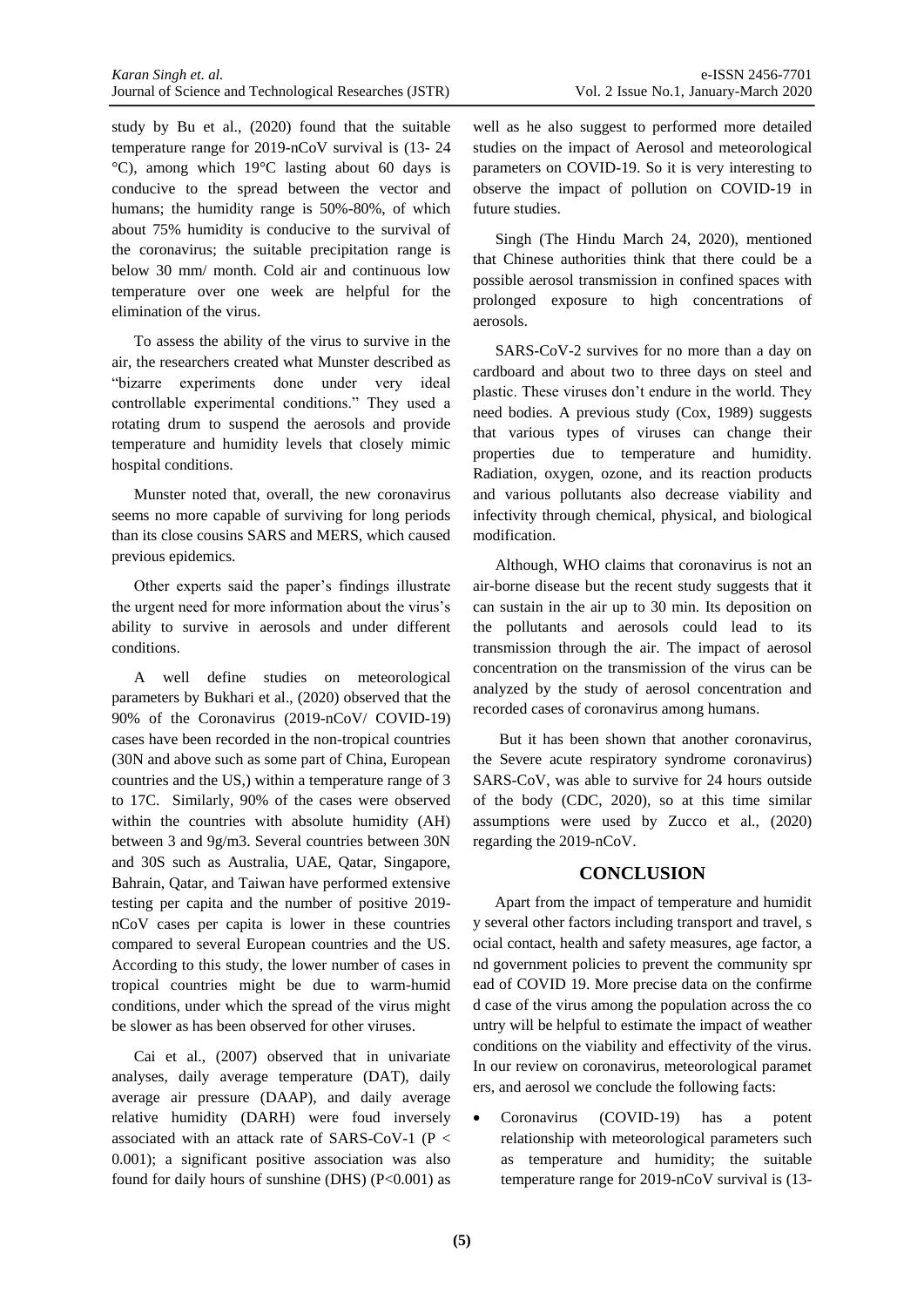Ī

24 °C), among which 19°C lasting about 60 days, whereas the Humidity 50%-80%, is ideal for the survival of COVID19.

- Rainfall also impacts the survival of COVID-19; the ideal suitable precipitation range is below 30 mm/ month.
- The Spread of SARS-CoV-1 has been observed a minimum impact of Atmospheric aerosols but in the case COVID-19 some experts believed that it can transport by a high aerosol concentration in a confined space; it required further we define detailed investigation on COVID-19 and Atmospheric Aerosols/ pollution.
- The life of COVID-19 influenced by the available surface of the material of the for deposition and its properties can be changed as per available environments such as meteorological parameters and chemical composition of pollutants/ Aerosols for chemical and physical modifications.

#### **FUTURE PLAN**

Based on the review of the studies on coronavirus we are suggesting the following plans:

 A few numbers of studies have performed to analyze the impact of Pollutants on both SARS-CoV-2 and SARS-CoV-1. So a relationship can be established between meteorological parameters, Aerosols, and SARS-CoV-2 over the Indian subcontinent by using univariate and multivariate regression.

- Many experts believe that COVID-19 is not an airborne disease but it can infect more people in confined space with high Aerosol (pollutants) loading/ concentration. These conditions are expected to fulfill for densely populated and highly polluted locations such as New Delhi, Kanpur, Kolkata, Mumbai, Noida, Ghaziabad, Bareilly, Allahabad, Moradabad, and Firozabad (economics times).
- Weather forecast models (European Centre for Medium-Range Weather Forecast, ECMWF 9 Km) will be very helpful to estimate the ideal range of temperature, humidity zones, and period for COVID-19 across India. These zones and periods will be helpful for relief hour during lockdown due to COVID-19. **(Table 1 and Figure 1).**

|                      | <b>Conditions</b>           |                |         | Comfort           |              |                 |
|----------------------|-----------------------------|----------------|---------|-------------------|--------------|-----------------|
| Time                 |                             | Temp           | Weather | Wind              |              | <b>Humidity</b> |
| 08:30<br>Mon. 30 Mar |                             | 20 °C          | Sunny.  | 11 km/h           |              | 75%             |
| 05:30                |                             | $17^{\circ}$ C | Fog.    | $4 \text{ km/h}$  | $\ddagger$   | 88%             |
| 02:30                | $\mathcal{D}_{\mathcal{L}}$ | 20 °C          | Fog.    | $4 \text{ km/h}$  | t            | 80%             |
| 23:30<br>Sun, 29 Mar | D                           | 22 °C          | Clear.  | $4 \text{ km/h}$  | $\mathbf{f}$ | 69%             |
| 20:30                | $\mathcal{D}$               | 24 °C          | Clear.  | $4 \text{ km/h}$  | $\ddagger$   | 60%             |
| 17:30                |                             | 29 °C          | Sunny.  | 11 km/h           | $\ddagger$   | 38%             |
| 14:30                |                             | 30 °C          | Sunny.  | $19 \text{ km/h}$ | Ť            | 34%             |
| 11:30                |                             | 27 °C          | Sunny.  | $15 \text{ km/h}$ | $\ddagger$   | 42%             |
|                      |                             |                |         |                   |              |                 |

**Table 1:** New Delhi Weather details on 30 March 2020



**Figure 1:** Spatial variation of Temperature ( $\degree$ C) and Humidity ( $\%$ ); (a) 30 March 2020 at 9 AM and (b) 30 March 2020 over the Indian continent (humidity is represented by color map at the corresponding temperature at different locations. Ideal Zones are enclosed by the black ellipse. https://www.windy.com/-Humidity-rh?rh,2020-03-31-03,23.120,90.571,5

Figure 1 gives us a spatial approximation of Surface air Temperature and Humidity over different ideal zones over the Indian continent, which are found suitable for the survival of coronavirus on 30 March 2020 and 31 March 2020. This spatial map is poted by using European Centre for Medium-Range Weather Forecast, (ECMWF 9 Km) Model, which suggest

that 1<sup>st</sup>- ideal Zones (Temperature; 13- 24 °C and Humidity 50% to 80%) are located over Delhi, Punjab, Haryana Most of the part of Uttar Pradesh. The 2<sup>nd</sup> ideal zone is located over some part of Maharastra and Madhya Pardesh, whereas 3rd ideal zone is situated over Kerala, Karnataka, and Tamilnadu. All these ideal Zones are suffering from a higher number